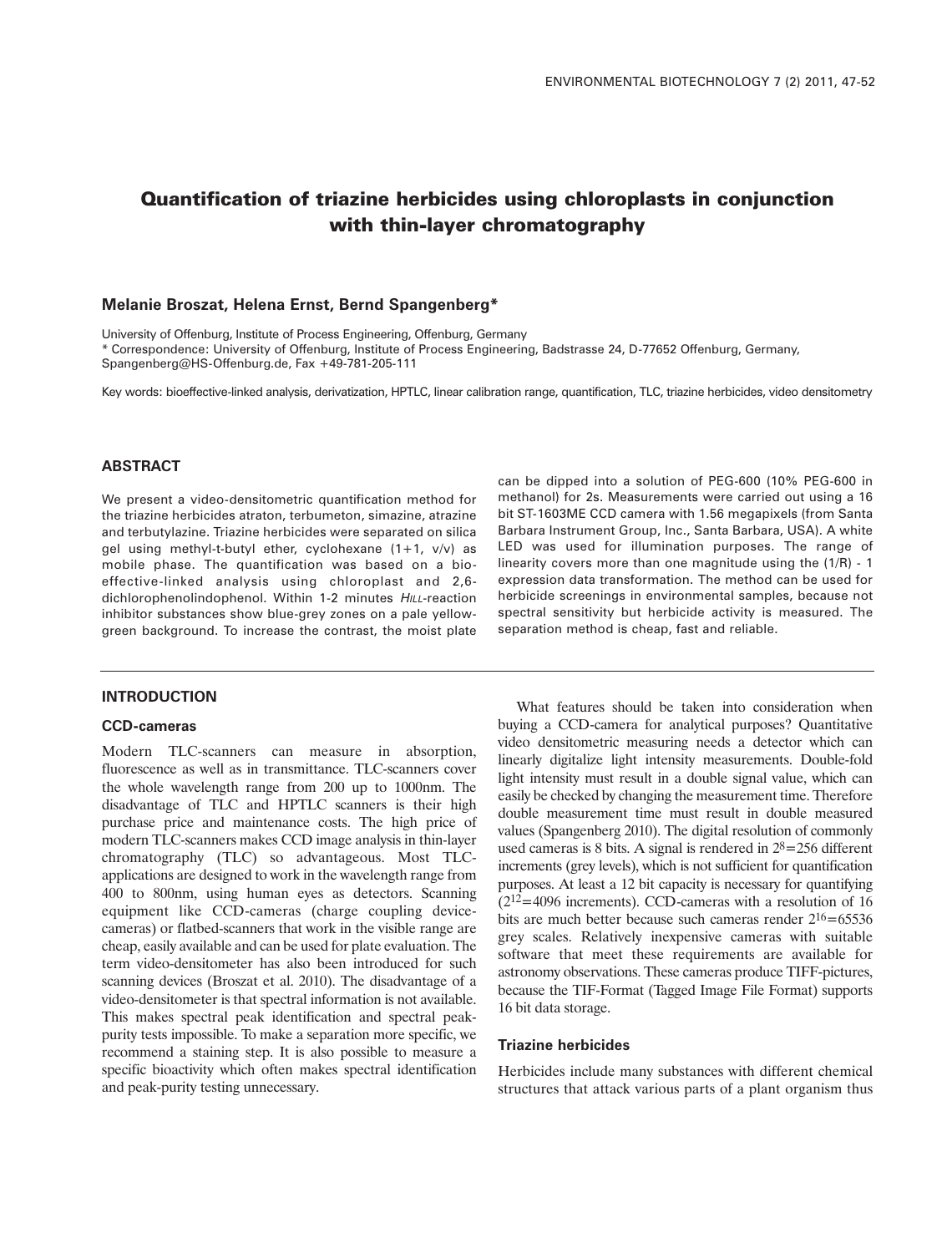blocking its growth. The most important types by quantity are triazines, such as atrazine, simazine, and terbuthylazine, which are colourless compounds detectable only in UV. They all cause underground water contamination.

Triazine herbicides inhibit photosynthesis. This ability can be used in a specific TLC-quantification method (Jork and Roth 1977). The basis of this chloroplast assay for the inhibition of photosynthesis is the inhibition of the *H1LL*-reaction (Kováč and Henselová 1977; Kováč et al. 1978, 1983; Lawrence 1980; Sackmauerová and Kovác 1978). To detect herbicidal active substances, isolated chloroplasts or chloroplast fragments from leaves are applied to the thin-layer plate after development. The blue red/ox-indicator 2,6-dichlorophenolindophenol (DCPIP) is discoloured by active chloroplasts. DCPIP acts as an electron acceptor and loses its blue colour. The following method can determine about 40-45% of all commercially available herbicides (Kovác and Henselová 1977). 980; Sackmauerová and Kováč<br>idal active substances, isolated<br>ast fragments from leaves are<br>plate after development. The blue<br>lorophenolindophenol (DCPIP)<br>chloroplasts. DCPIP acts as an<br>es its blue colour. The following<br>pou

The purpose of this work is to show that videodensitometric measurements provide a powerful tool for inexpensive quantitative thin layer chromatography using a CCD-camera in conjunction with a bio-effective-linked assay.

## **THEORY OF TLC-EVALUATIONS**

In planar chromatography light is used for detecting separated sample spots by illuminating the TLC-plate from the top with light of known intensity. A clean illuminated plate will absorb a share of this illuminating light by the layer. The share of light, which is not absorbed but reflected by the surface, should be  $J_0$ . If this reflected light shows higher intensity than the reflected light (*J*) from a sample zone, a fraction of light must be absorbed by the sample (the analyte). The difference between these light intensities is absorbed by the analyte and defines the analyte absorption coefficient a:

$$
I_{abs} = J_0 - J = aJ_0 \tag{1}
$$

Increasing sample amounts will induce a decreasing light reflection (*J*). Therefore a transformation algorithm is needed which turns decreasing light intensities into linear increasing signal values.

With the abbreviation

$$
R = \frac{J}{J_0} \tag{2}
$$

following equation for transformation purposes shows linearity between the transformed measurement data (TMD) and the absorption coefficient [Spangenberg 2006].

$$
TMD(k) = k\left(\frac{1}{R} \cdot R\right) + (R \cdot 1) = \frac{a}{(1 - a)}
$$
\n(3)

*k*: backscattering factor (*k*≥0 and *k*≤1) *a*: absorption coefficient

The back-scattering factor  $k$  is the new element in this theory of quantitative remission measurements. The basic idea behind this theory can be explained with the observation that opaque TLC-plates show a bright shine when light from the surface is reflected at a low angle. This observation from all TLC- and HPTLC-plates led to the conclusion that remission is not only influenced by the incident light intensity but also by the reflection angle. The introduced back-scattering factor *k* exactly describes this observation, the orientation of particles in relation to incident and emission light.

The value of the so called back-scattering factor *k* lies in the range between 0 and 1 and depends on the scattering quality of the stationary phase. In trace analysis, it is mostly sufficient to use a *k*-factor of *k*=1 for obtaining linearity for calibration curves.

$$
TMD(k=1) = k\left(\frac{1}{R} \cdot I\right) = \frac{a}{(1-a)}\tag{4}
$$

For *k*=0 no incident light is reflected to the plate top and the resulting expression can be used for fluorescence evaluation (Spangenberg 2006).

## **EXPERIMENTALS**

#### **Preparation of standards and application on HPTLC-plates**

All the chemicals used were of analytical reagent grade. Terbumeton, simazine, atrazine, terbutylazine, atraton had a purity of ≥98% and had been purchased from Ehrenstorfer, Augsburg. Potassium iodide was from Riedel-de Haën, Seelze, Germany, and methanol and ethanol from Roth, Karlsruhe, Germany. Cyclohexane, starch (according to Zulkowsky), HCl, PEG-600, glycerine, KH<sub>2</sub>PO<sub>4</sub>, KMnO<sub>4</sub>, 2,6-dichlorophenolindophenol and methyl-t-butyl ether were purchased from Merck, Germany, as well as silica gel K60 Lichrospere® (with a fluorescent dye) used as the stationary phase.

Stock solutions were prepared by dissolving 4.000mg of standard triazine herbicides in 25ml of methanol. For calibration purposes the stock solution was subsequently diluted with methanol in order to apply amounts of 1 to  $20\mu$ l.

Samples and standards were spotted dash-like (7mm) on an HPTLC silica gel Lichrospere® plate (10·10cm, with fluorescent dye) using a DESAGA AS 30 device. The plates were developed in a vertical developing chamber without vapour saturation to a distance of 70mm from the starting point, using methyl-t-butyl ether, cyclohexane  $(1+1, v/v)$  as the mobile phase.

The plate was dried in a gentle stream of air for 5 minutes and placed in a chlorine containing chamber for 5 minutes. Chlorine was produced from  $10ml$  KMnO<sub>4</sub> solution (3g  $KMnO<sub>4</sub>$  dissolved in 100ml of water) and 10ml HCl (25ml 32% HCl dissolved in 50ml of water). Five minutes after mixing, the chamber was filled with chlorine and the TLC-plate could be placed.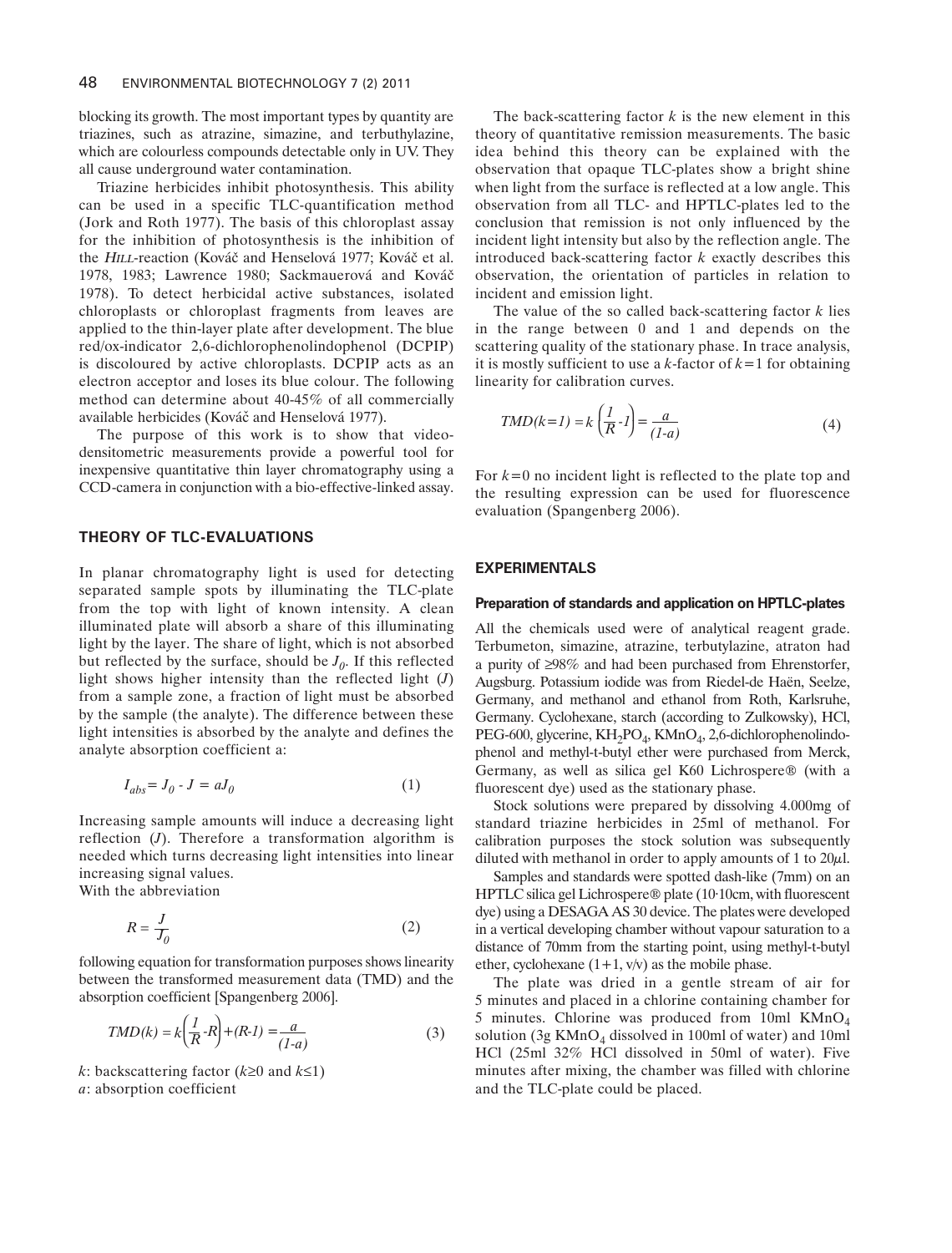#### **Staining with starch-iodine reagent**

The starch-iodine staining reagent was found to be sufficiently sensitive. To produce the starch-iodine reagent, 800mg of potassium iodide was dissolved in 20ml of water. The amount of 800mg starch (according to Zulkowsky) was dissolved in 20ml of water. Both solutions were mixed and dissolved with 10ml of ethanol. This mixture remains stable for one day.

Red-brown zones are formed on a slightly dark background if the chlorinated plate is dipped for 1s in starch-iodine reagent. The colours remain stable for days. A densitogram of such a staining is shown on Figure 1.

#### **Chloroplast reaction (HILL-reaction)**

The chloroplasts were isolated from spinach leaves. Rinse 300g fresh spinach leaves with distilled water and remove the leaf stems and veins. Place about 140g of rinsed leaves and 20g of ice in a container (wrapped in aluminium foil) in ice water and homogenise. Gradually add 30ml of buffer solution (phosphate buffer pH 7.5, for which 700mg  $KH_2PO_4$  were dissolved in a 1 litre of water). Filter this homogenised mixture through fine gauze (e.g. bandage fabric) with slight hand pressure and then divide the filtrate between three falcon tubes (wrapped in aluminium foil). Centrifuge at 3600 r.p.m. for 10min at 14°C. Dispose of the supernatant. The chloroplast pellets were suspended in 30ml phosphate buffer containing 3g glycerine and then frozen in 5ml portions. The chloroplast solutions must be stored in the dark at –20°C. The chloroplast solution keeps its activity for more than six months.



**Figure 1. Separation of nine triazine herbicides over the distance of 7cm and stained with iodine/starch reagent (extracted from an 8 bit JPG-picture). The mobile phase was methyl-t-bythyl ether, cyclohexane (1+1, v/v). Separated with rising Rf-values were atraton (10ng), prometone (20ng), desmetryn (10ng), simazine (10ng), atrazine (10ng), ametryn (10ng), terbutryn (10ng), prometryn (20ng) and metribuzine (100ng). The application point is at 3mm and the front signal at 60mm separation distance.**



**Figure 2. Separation of triazine herbicides after HILL-reaction and 2,6-dichloro-phenolindophenol staining, white light:** (1) Atraton (2ng per zone), (2) terbumeton (1ng per zone), (Mix) mixture off all herbicides, (3) simazine (2ng per zone), (4) atrazine (1ng) per zone), and (5) terbuthylazine (1ng per zone) on silica gel with cyclohexane-methyl-tert.-butyl ether **(1+1, v/v) as mobile phase**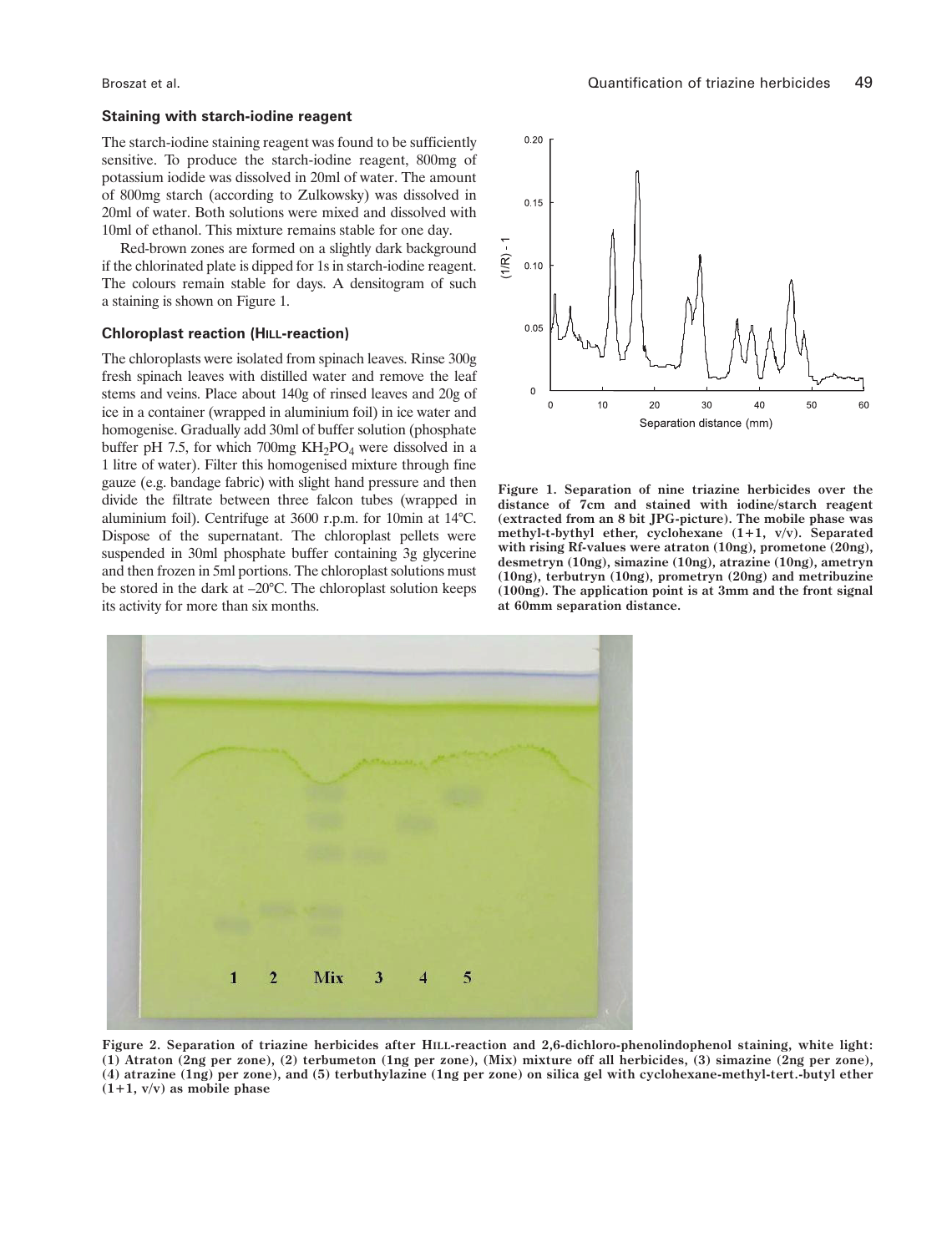For reactivation, dissolve 20mg 2,6-dichlorophenolindophenol in 50ml of water. Mix 5ml of the chloroplast solution with 45ml of water, then mix this suspension with the 2,6-dichlorophenolindophenol solution in the ratio 5:1.

Dip the dried plate in the 5:1 mixture (see above) for 4s (Lawrence 1980). Cover the TLC plate with another glass plate to keep the layer moist, and then expose the plate to intense white light (ca. 40 Watt) at a short distance for about 2-5 minutes. Halogen floodlights are suitable for this purpose, placed at about 20cm above the plate. The light exposure should be stopped when the background ceases fading. HILLreaction inhibitor substances will appear as blue-grey zones on a pale yellow-green background within 1-2 minutes. In order to increase the contrast, the moist plate can be dipped into a solution of PEG-600 (10% PEG-600 in methanol) for 2 s. After dipping, the plate should be scanned as soon as possible. PEG-600 enhances the red chlorophyll fluorescence. The reagent can be used on silica gel and cellulose plates.

Figure 2 illustrates the separation of 5 triazine herbicides. On track 1 and 2 as well as on tracks 3 to 5 standards were separated. The standard mixture was separated on a track marked with Mix.

#### **Apparatus**

For direct video-densitometric evaluation a ST-1603ME CCD camera with 1.56 megapixel from Santa Barbara Instrument Group, Inc., Santa Barbara, USA was used. The camera was mounted with a Kodak KAF-1603ME CCD pixel array containing 1530·1020 pixel. The array size is 13.8·9.2mm with a pixel size of 9·9 microns. The camera uses a 16 bit A/D converter and a high speed USB interface. The camera was used in combination with a Schneider SKR KMP Xenoplan 28/2.0- M30.5 lens. For plate evaluation the CCD-array was cooled to –5°C. After separation and staining the HPTLC-plate were placed below the camera at a distance of 30cm. This distance was adjusted so that 8.5cm were detected by 1020 pixel providing a resolution of 83.3µm per pixel. A single mm separation distance is measured by 12 diodes producing 12 data points. The plate was measured in the dark using two LEDs emitting white light. The time of 6 seconds was necessary to measure the full 16 bit range.

#### **RESULTS AND DISCUSSION**

Figure 1 shows the result of a video-densitometric evaluation of different triazines (10ng each), separated on silica gel with methyl-t-butyl ether and cyclohexane  $(1+1, v/v)$  as a mobile phase. The plate was stained with iodine-starch reagent after treatment with chlorine. The application band-width of different analyte amounts was 7mm. The detection limits were in the range of 10ng per triazine. The densitogram in Figure 1 shows sharp bands and a baseline separation of all these trianzines. Figure 3 shows the calibration graph for atrazine, measured by using the iodine/starch-reagent. Expression (4) is used for evaluation, rendering a linear calibration graph in the range from 10 to 1000ng atrazine per band.



**Figure 3A. The plot showing the range of linearity for triazine herbicides (stained with iodine/starch-reagent): atrazine (top) and simazine (bottom) in the range from 50ng to 1000ng per zone (from top to bottom) (Broszat et al. 2010).**



**Figure 3B. The plot showing the range of linearity for triazine herbicides (stained with iodine/starch-reagent): terbumeton, atraton and terbuthylazine in the range from 5 to 100ng per zone (from top to bottom).**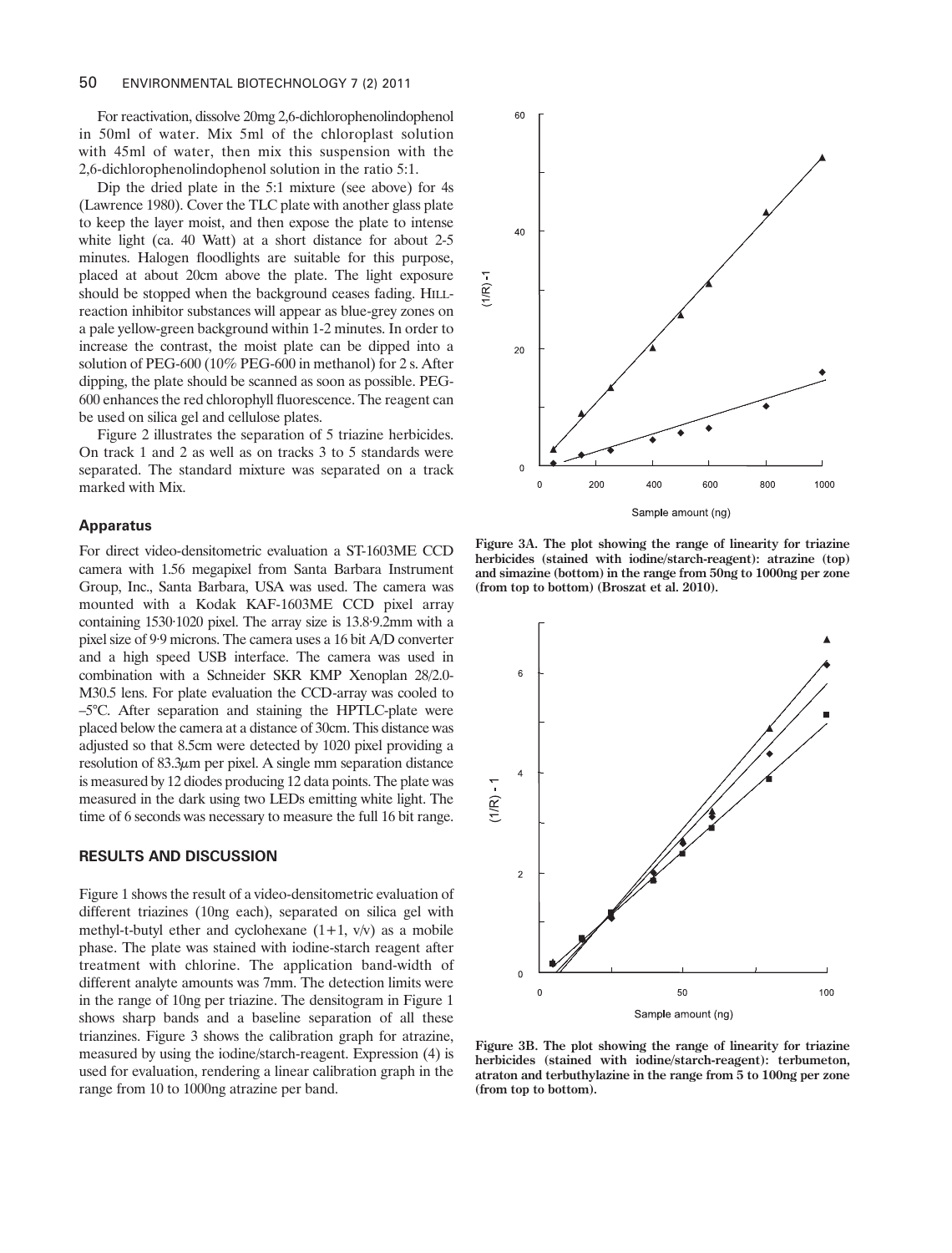The plate stained by cloroplast/2,6-dichlorophenolindophenol reagent (Figure 2) shows a baseline separation of only five triazines. The separation of atraton, simazine (2ng per zone, each) and terbumeton as well as atrazine (1ng per zone, each) was degraded in comparison with the same separation in Figure 1. This was surprising, because the amounts separated in Figure 1 were much larger (10 to 20ng) than the separated amounts in Figure 2 (1 to 2ng).

Figure 2 shows a strong longitudinal diffusion (vertical diffusion) which dramatically reduced peak resolution. This was a result of the separation, because the diffusion is dependant on the Rf-values. Zones of higher Rf-values showed broader peaks. The diffusion was not the result of the staining process, in which the plate was kept wet for some minutes. Diffusion during this staining process was negligible, because no horizontal diffusion (latitude diffusion) was observed.

The bands in Figure 1 and Figure 2 show widths of 7mm, independent of the separation distance. The rectangular shape of the application was clearly observable, which was an argument against diffusion in all directions. Diffusion in all directions would render a more oval band shape.

The longitudinal diffusion in Figure 2 was a result of the low detection limit of the bio-effective-linked analysis. In other words, the nice separation of all triazine herbicides in Figure 1 was the result of a less sensitive staining process. Figurally speaking, the starch/iodine reagent just stained the top of the peaks. Sample molecules in-between remained unstained, "pretending" that the resolution was good. This effect was shown in Figure 4, where densitogram of five triazine herbicides had been measured by iodine/starch reagent and chloroplast assay. Each application band was measured using 64 data points resulting in 64 densitograms. These 64 densitograms measured from each track were combined in a single densitogram. This data-averaging improved the signalto-noise ratio by a factor of 8 in comparison with the signal-tonoise ratio of a densitogram registered only by a single data point. All tracks were evaluated with the same number of measurement data. They were located in the centre of the application band. To achieve reliable evaluation, all tracks were evaluated using the same position within the track and using the same evaluation widths (Broszat et al. 2010).

Figure 5 shows the atrazine and simazine calibration graphs of the chloroplast assay, which showed linearity in the range from 0.5ng to 26.0ng. The data were evaluated using expression (4). The graphs for terbumeton, atraton and terbuthylazine showed similar results. Especially, the limits of detection for all five were nearly identical and lied at 1ng per spot.

The chloroplast assay maked the detection of herbicides more specific because a biological activity was measured and was not just an unspecific measure in terms of light absorption or fluorescence. The slope of the herbicide array results were a measure for the biological activity. Figure 5 describes that in its biolocical activity terbutylazin was as effective as atrazine. Terbumeton and simazine were less effective whereas atraton showed the lowest biolocical activity from all five investigated triazines.



**Figure 4. Densitograms of five triazine herbicides, measured by iodine/starch reagent (solid line) with the concentrations 400ng per spot for atrazine and simazine and 40ng per spot for terbumeton, atraton and terbuthylazine. The chloroplast assay results in a densitogram showing broader peaks (dotted line) for the concentrations 5ng per spot for atrazine, terbumeton, atraton and terbuthylazine and 10ng per spot for simazine.**

The herbicide assay also provided much lower detection limit than the iodine/starch reagent. The detection limit was improved by a factor of nearly 20. In some cases the evaluation in fluorescence at 366nm showed advantages concerning signal-tonoise ratio and detection limits. All in all, both detection methods (UV 366nm or white light) provided comparable results.



**Figure 5. Range of linearity for terbutylazine, atrazine, terbumeton, simazine and atraton (from left to right) for the chloroplast assay in the range from 0.5ng to 26.0ng per spot.**